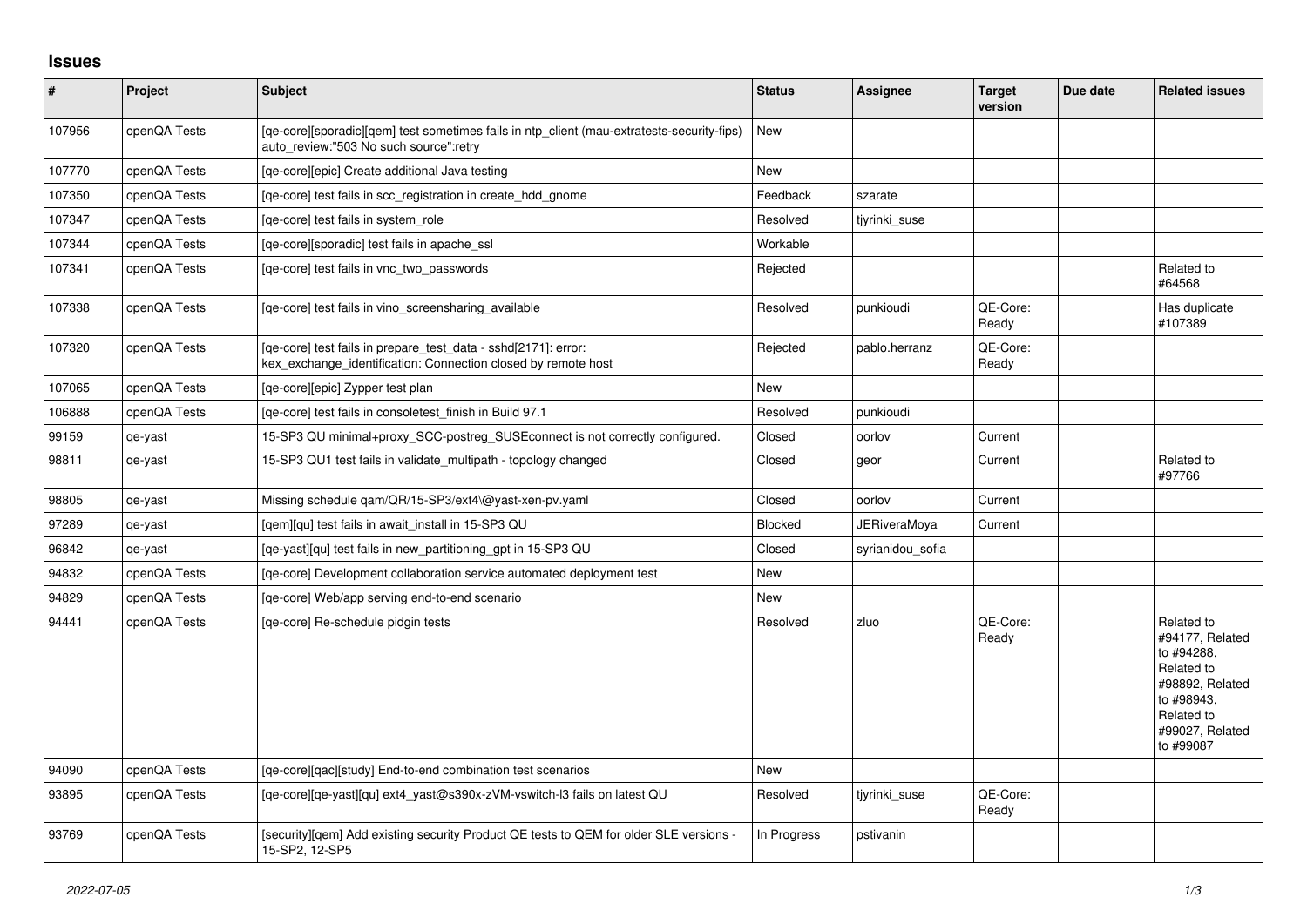| #     | Project               | Subject                                                                                                 | <b>Status</b> | <b>Assignee</b> | <b>Target</b><br>version | Due date   | <b>Related issues</b>                      |
|-------|-----------------------|---------------------------------------------------------------------------------------------------------|---------------|-----------------|--------------------------|------------|--------------------------------------------|
| 93766 | openQA Tests          | [security][qem] Add existing security Product QE tests to QEM for 15-SP3                                | In Progress   | pstivanin       |                          |            |                                            |
| 93757 | openQA Tests          | [qe-core][qe-yast][qu] test fails in setup_libyui on lvm_thin_provisioning on all archs on<br>15-SP2 QU | Resolved      | tjyrinki_suse   | QE-Core:<br>Ready        |            |                                            |
| 93754 | openQA Tests          | [qe-core][qe-yast][qu] xfs@svirt-xen-pv test fails in setup_libyui on 15-SP2 QU testing                 | Resolved      | tjyrinki_suse   | QE-Core:<br>Ready        |            |                                            |
| 93321 | openQA Tests          | [ge-core] Add vsftpd test to Tumbleweed                                                                 | Resolved      | dvenkatachala   | QE-Core:<br>Ready        |            |                                            |
| 93318 | openQA Tests          | [qe-core][epic] Add SLE tests to Tumbleweed where missing                                               | Workable      |                 |                          |            | Related to<br>#95227                       |
| 93210 | openQA Tests          | [migration][qe-core] sssd openIdap/389-ds basic testing, modify to be suitable for<br>migration testing | New           |                 |                          |            | Related to<br>#89479                       |
| 92215 | openQA Tests          | [qe-core] Change mysql tests to mariadb integration tests                                               | Resolved      | dheidler        | QE-Core:<br>Ready        |            |                                            |
| 91199 | openQA Tests          | [security][epic][qem] Add existing security Product QE tests to QEM                                     | In Progress   |                 |                          |            |                                            |
| 91196 | qe-yast               | Add existing ge-yast Product QE tests to QEM                                                            | New           |                 | Current                  |            |                                            |
| 91193 | openQA Tests          | [epic][ge-core][gem] Add existing console Product QE tests to QEM                                       | <b>New</b>    |                 |                          |            |                                            |
| 91190 | openQA Tests          | [kernel][gem] Add existing btrfs-progs Product QE tests to QEM                                          | <b>New</b>    |                 |                          |            |                                            |
| 91187 | openQA Tests          | [qe-core] Add existing tomcat test module to Product QE functional                                      | Resolved      | zluo            |                          |            |                                            |
| 91184 | openQA Tests          | [qe-core] Add existing network QEM tests to Product QE                                                  | Rejected      | zluo            | QE-Core:<br>Ready        |            |                                            |
| 91181 | openQA Tests          | [qe-core] Add existing console QEM tests to Product QE                                                  | Resolved      | zluo            | QE-Core:<br>Ready        |            |                                            |
| 91178 | openQA Tests          | [kernel-default][gem] Add existing kernel Product QE tests to QEM                                       | Rejected      |                 |                          |            |                                            |
| 91175 | qe-yast               | [qe-yast][qem] Add existing Product QE tests to QEM                                                     | Rejected      |                 |                          |            |                                            |
| 91172 | qe-yast               | Add existing QEM YaST tests to Product QE                                                               | New           |                 | Current                  |            |                                            |
| 91106 | openQA Tests          | [qe-core][qe-yast][qu] test fails in select_guided_setup                                                | Resolved      | tiyrinki suse   | QE-Core:<br>Ready        |            |                                            |
| 90329 | openQA Tests          | [qe-core] 15SP2 QU - test fails in raid_gpt on ppc64le                                                  | Resolved      | geor            | QE-Core:<br>Ready        |            | Related to<br>#95117                       |
| 90275 | openQA Infrastructure | Replacement openQA OSD aarch64 hardware (was: Dedicated non-rpi aarch64<br>hardware for manual testing) | Resolved      | nicksinger      | Ready                    | 2021-09-17 | Related to<br>#98661, Related<br>to #99288 |
| 89503 | openQA Tests          | [qe-core] Schedule thunderbird tests for sp1 and sp2                                                    | Resolved      | dheidler        | QE-Core:<br>Ready        |            | Related to<br>#75409                       |